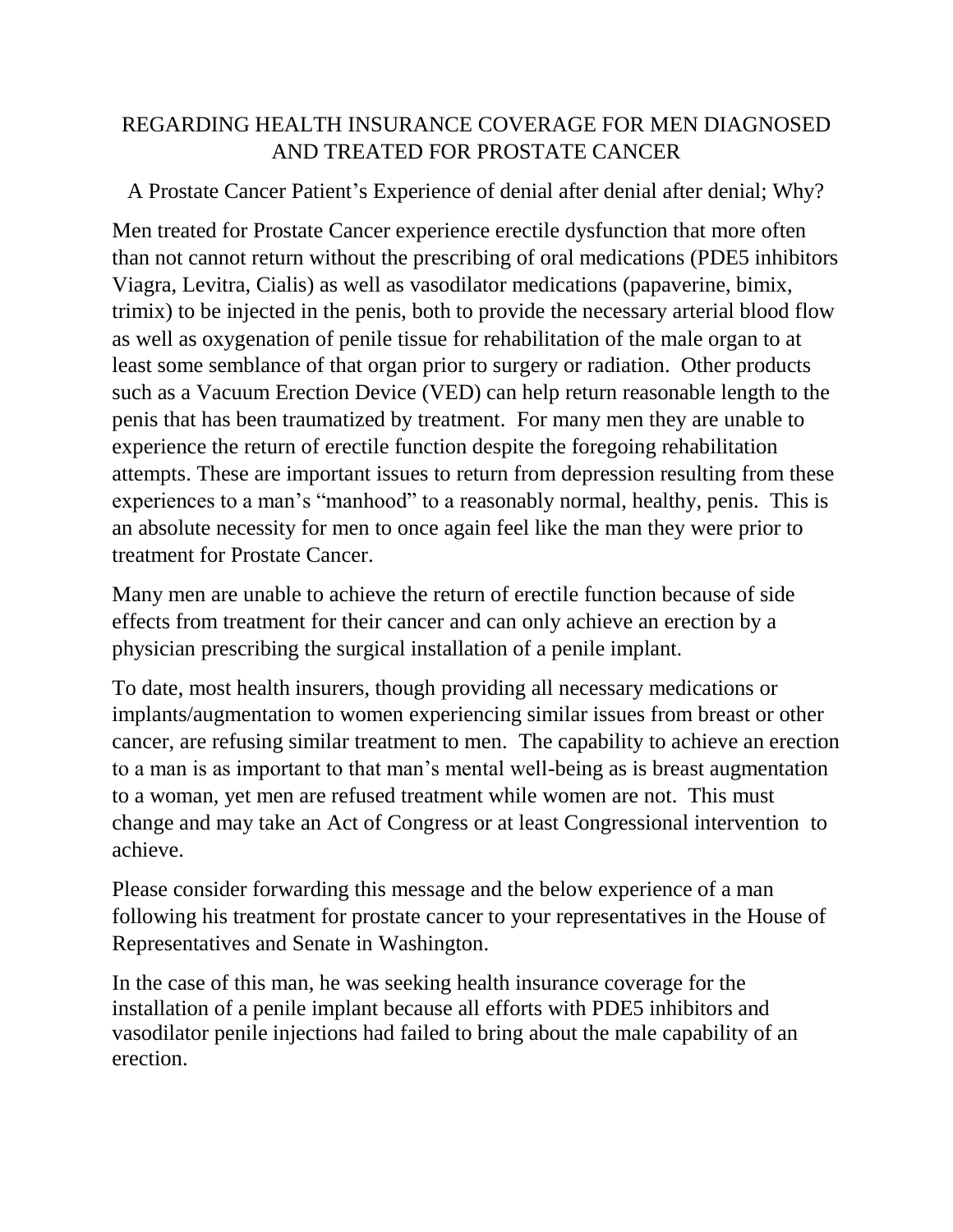## His remarks:

"It's called "gender inequity". I live in the world capitol of political correctness in Madison, WI area. My company's insurer denied coverage on pills prescribed for increased blood flow for healing. Then they denied implant coverage. I wrote a very articulate and compelling appeal. Denied. I hired a lawyer and did a final appeal. We appeared before a mixed gender board. I pulled out all the cards in that meeting. "By law, you cover reconstructive breast surgery that is for cosmetic purposes but you deny me coverage for a functioning body part? Gender inequity.... hell, discrimination against men and this particular body part. If I was incontinent from side effects from this same surgery, you'd pay for THAT implant. You had the nerve to call this a lifestyle surgery request but if I need a knee replacement because I eat myself to obesity and destroy my knees, you'll pay for that??? You won't pay for this surgery but you will pay for me to get counseling for depression this could cause and anti-depressants??? How dare you discriminate against the male gender this way!!!! I went into surgery a whole, functioning person and I am not now. The purpose of insurance is to make us whole again when we are sick or injured and yet you deny me????!!!"

My attorney was awesome in dealing with a very sensitive topic. I left that room, went to my car and cried from the humiliation and pain that I was put through. Denied again. I own my business. I dropped off my policy I paid so much for and went on my then wife's policy because her policy specifically covers implants for injuries and cancer side effects BUT not if caused by self-neglect like obesity caused diseases.

We men get (expletive meaning "nothing") from our government for support on this. It's OK to say breast or breast cancer in public. You can discuss nipple reconstruction but don't you dare say penis or prostate in public. THEN some insensitive person has the audacity to tell me I should have to disclose my implant before first intimacy? WHY????!!!- It's still a penis folks. It looks and feels the same which is more than I can say about most breast implants. It should not be seen any differently by ANYONE. It is just a part of me. If I should accept big fake, lumpy, soft ball looking and feeling breast implants someone did to look better in a sweater then, I'll be damned if I am going to be treated as a freak having to disclose it upfront. Like I said, I would not ask a woman if her breasts are real before first sex. It's kind of the same thing. We are not just a penis. We are human beings with feelings. I want honesty in my relationships. I learned the hard way that the time to discuss PCa treatments, side effects and implants is NOT at the moment when two impassioned people want to make love for the first time.